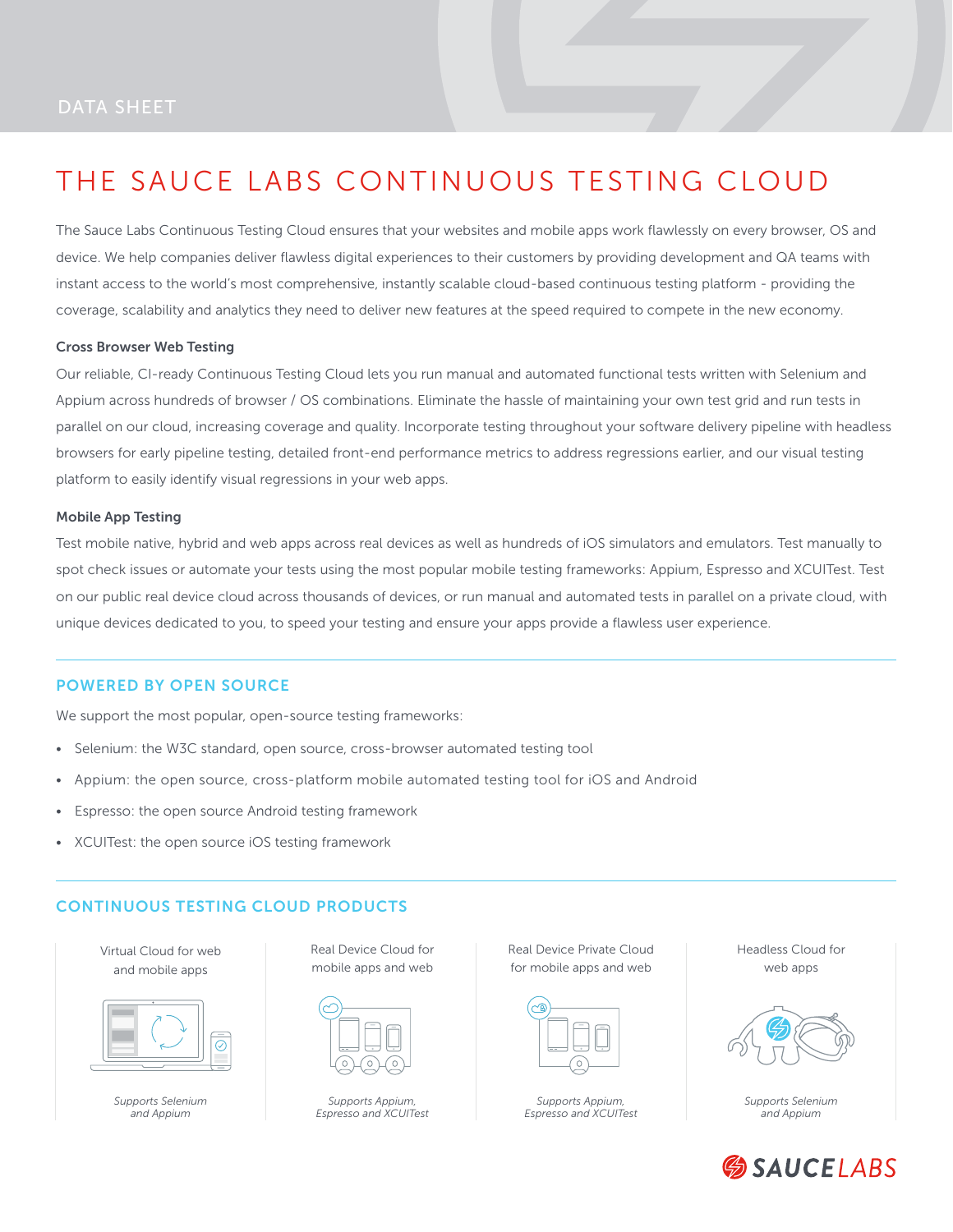## DELIVER QUALITY APPS, FASTER

Sauce Labs provides the industry's most complete platform for testing both web and mobile applications, one that spans desktops, headless browsers, mobile simulators and emulators, and real devices.

#### UNBLOCK INFRASTRUCTURE AS AN OBSTACLE

Forget the hassle of setting up and maintaining your testing infrastructure - not to mention the inconvenience of keeping up with the latest versions of each browser, device and OS. Free up developer time to do more things that matter - like write code, tests, and optimize your delivery cycles.

#### TEST ON THE LATEST BROWSERS & DEVICES

We are the first to market with new browsers and devices available days after their release. And we support dev and beta browser versions so your apps can be pre-tested prior to release. Combined with over 200 combinations of iOS/Android simulators and emulators and over 2,000 real mobile devices, you have the ability to run manual and automated tests at speed.

#### SHIFT LEFT WITH SAUCE PERFORMANCE

Sauce Performance provides a single solution for both front-end functional and front-end performance metrics using Selenium scripts. Enhance and maintain the user experience of your apps by addressing regressions earlier in the delivery pipeline as part of CI/CD.

#### TEST SECURELY IN THE CLOUD

Data is never exposed to future sessions since VMs are destroyed after each run. Mobile devices are thoroughly cleaned with network and device settings reset between tests and, for ultimate mobile security, you can test in a private mobile cloud. Test staged apps behind a firewall with Sauce Connect™ Proxy our secure tunneling technology.

#### INSTANT SCALABILITY

Spin up browsers and devices in seconds and run tests in parallel to increase speed and test coverage. Optimize your tests to run in parallel across combinations to accelerate test run times by up to 10x. Scale testing throughout your development pipeline to isolate defects earlier in the lifecycle and shorten time to market, which saves time, resources, and money.

#### ⊕ PINPOINT ISSUES EASILY

Watch a video recording of your whole test from start to finish. Flip through screenshots to diagnose errors and verify layout. Easily share results with your team via our Slack integration. Quickly understand the root of test failures with Extended Debugging tools, such as access to browser console logs, HAR files and more.

### GET FAST FEEDBACK ON UI REGRESSIONS

Test your UI across multiple browsers, devices and operating systems to automatically detect regressions. Automatically run visual component testing on every commit to get fast feedback in the early stages of your development cycle using existing test scripts.

#### INTEGRATE WITH YOUR CI SYSTEM **CA**

Set up, manage and view test results all from within your continuous integration server, with current support for Jenkins, Microsoft VSTS and Bamboo as well as Travis CI, Circle CI and Team City.

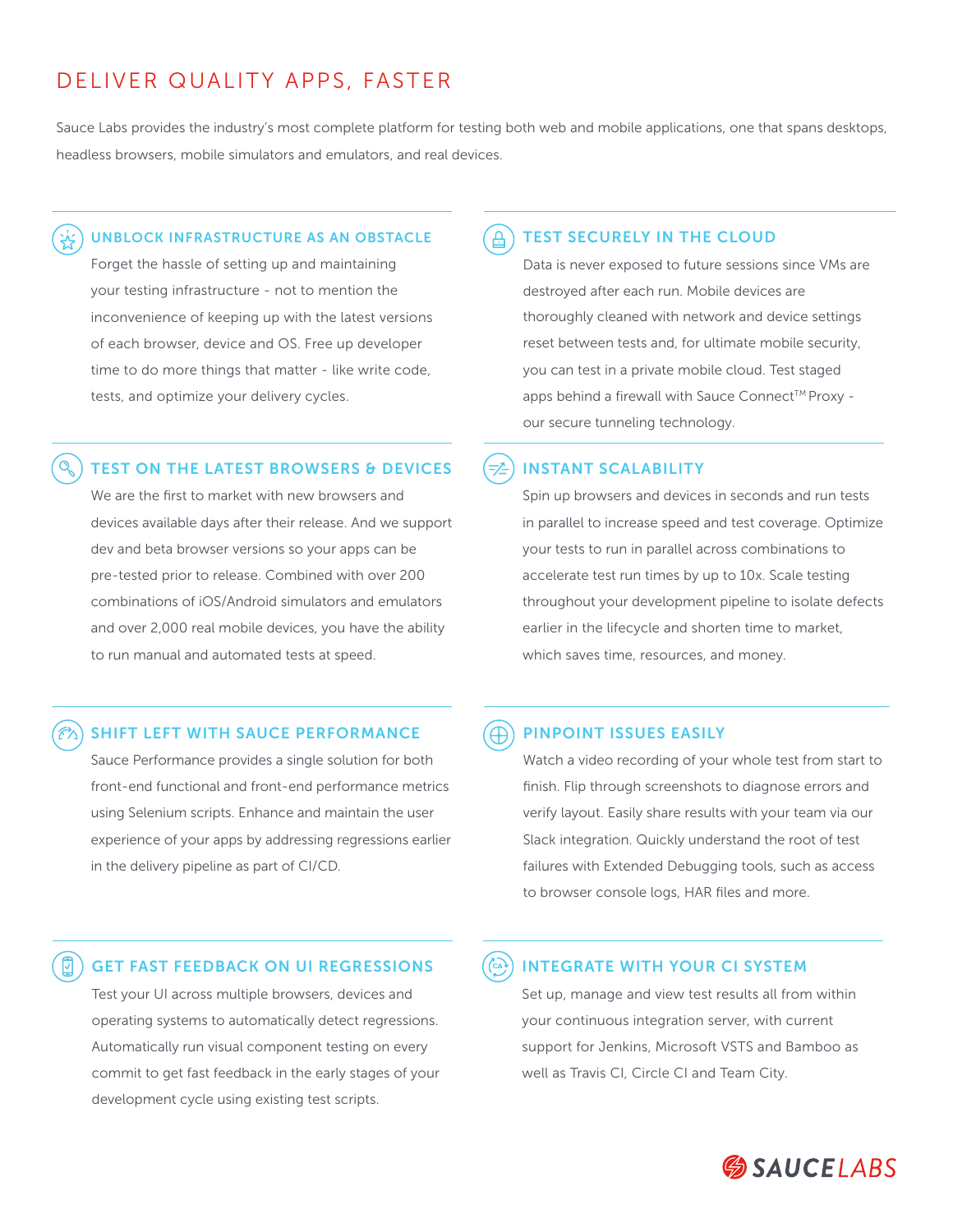# SAUCE LABS REAL DEVICE CLOUD

We provide a comprehensive cloud solution for mobile testing covering real devices, emulators and simulators. Our public real device cloud provides access to a wide range of devices for edge testing, while our private cloud is ideal for customers that require highly secure testing on dedicated devices. Both clouds support automated and manual mobile tests across iOS and Android devices, and are compatible with popular mobile testing frameworks, including Appium, Espresso and XCUITest. To complement our real device offering, our emulators and simulators, allow you to execute your tests at speed while keeping costs low.



#### PUBLIC DEVICE CLOUD

Our Public Cloud is a secure solution that enables manual and automated testing on a growing inventory of over 2,000 iOS and Android device models. These are best used for running manual and automated tests across a wide variety of devices to increase test coverage to improve app quality. To ensure maximum privacy, all devices are thoroughly cleaned after each use and reset to factory settings so none of your data will ever be exposed to other users.



#### PRIVATE DEVICE CLOUD

Our Private Cloud is designed for teams that need the highest security, as well as for those who test frequently on specific devices as part of a CI/CD delivery pipeline. Having devices available for you 24/7 enables faster development and deployment, as you control the schedule of your devices. Dedicated devices provide the highest security since only you and your team have access and, as an extra layer of security, all communication is secured via Sauce Connect ™ Proxy - our secure TLS Tunnel, or using an IPSEC VPN. Plus, with your own devices, you can enforce custom settings so that all your tests can run using the same parameters, as well as add à la carte functionality such as Carrier Network Connectivity to complete dial and/or texting scenarios.



#### WHEN TO TEST ON REAL DEVICES VS EMULATORS/SIMULATORS

Sauce Labs recommends using a mix of emulators / simulators along with mobile devices as part of your testing strategy. While emulators and simulators excel at high volume, rapid testing, real devices are best suited for fine tuning your apps and checking for hardware enable features (for example GPS, or carrier connectivity). Testing across real devices and emulators / simulators ensures that your testing can meet your requirements for accelerated delivery, and it provides a more cost-effective solution compared to testing only on real devices.